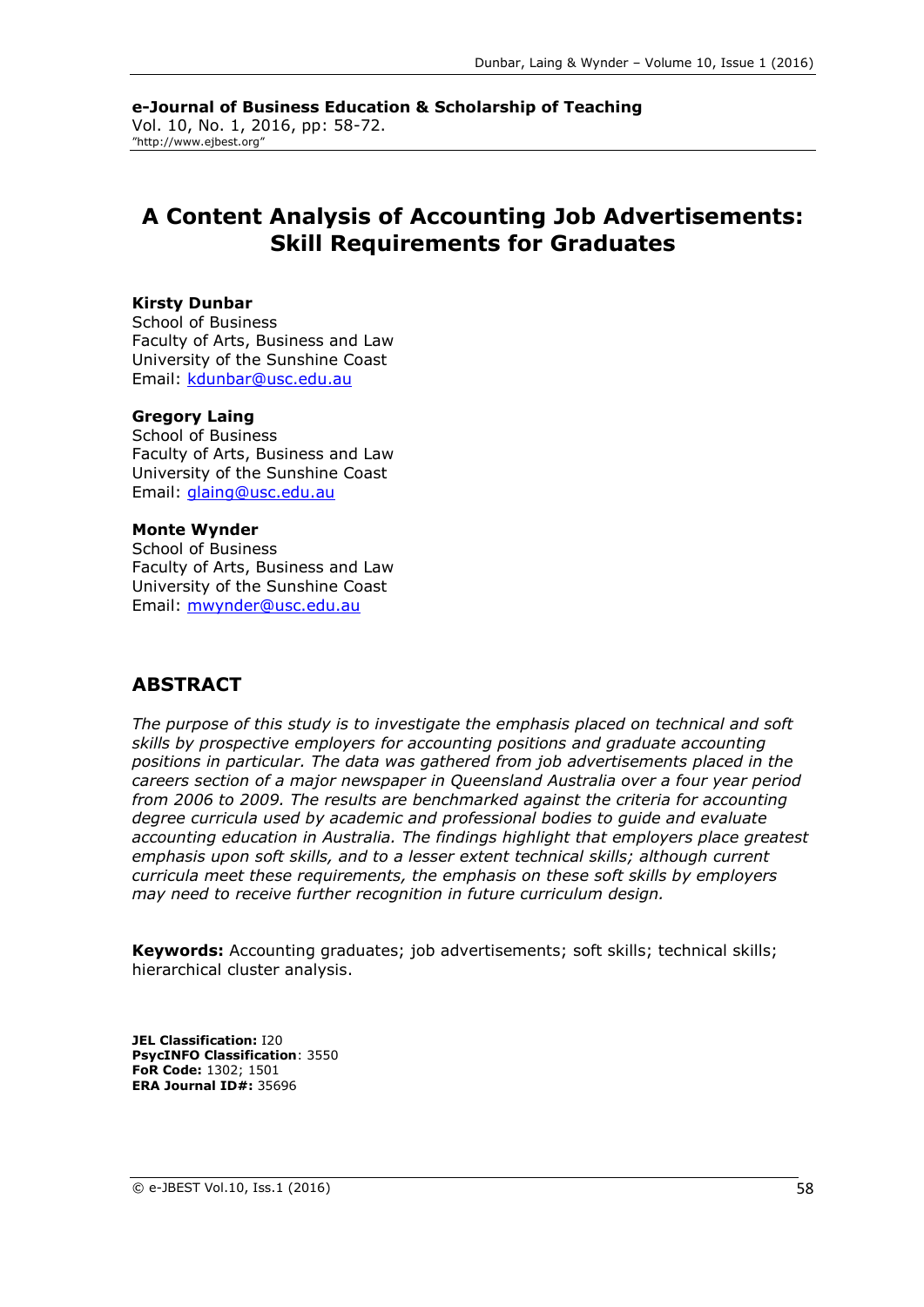# **Introduction**

Accounting graduates face the challenge of addressing the selection criteria of prospective employers typically highlighted in job advertisements. The recruitment process can be a lengthy and arduous one and it is vital for graduates to get through the first stage if they are to have any chance of gaining employment. Thus success at this early stage requires that a candidate addresses the selection criteria. This has received limited attention in the literature, with concerns having been focused on the differences between employer expectations and actual accounting graduate skills (France, 2010; Jackling & De Lange, 2009; Wells, Gerbic, Kraneburg & Bygrave, 2009; Kavanagh & Drennan, 2008).

The attributes that accounting graduates posess are influenced by three key stakeholder groups: academics, accounting professional bodies and employers. Academics have an influence in the way in which attributes are presented and covered in the curricula, whilst the professional accounting bodies have a greater influence in determining precisely what is covered (Laing & Perrin, 2011). The contribution of employers is likely to be relatively small, particularly from organisations that are too small to participate in activities such as student sponsorship and collaborative curriculum development. This is reflected in the emphasis that has been placed on graduate attributes (Wilcoxson, Wynder & Laing, 2010); the requirement for soft skills (Low, Samkin & Liu, 2013; Andrews & Higson, 2008) and the employability of accounting graduates (Prokou, 2008; Lindberg, 2008).

This study therefore aims to address this gap by analysing a large sample of accounting job advertisements to determine the required applicant attributes and then compare these with the existing curricula produced by academia, and professional accounting bodies. A number of key accounting curricula are also analysed using text mining, to determine how their key themes differ from those required by prospective employers.

# **Background**

Whilst universities have traditionally sought to provide a higher education enshrined in knowledge advancement, the vocational nature of professional education has led to the inclusion of the notion of competencies. The International Federation of Accountants (IFAC) education committee sought to instigate the production of competent accounting graduates that would have "the ability to perform tasks and roles expected of a professional accountant, both newly qualified and experienced, to the standard expected by employers and the general public" (1998, 1). The framework identified three areas of competency, specifically, functional, personal and a broad business perspective. This has been further developed by the IFAC (2003) to encapsulate two competency based approaches to accounting education; a functional approach with emphasis on performance outcomes, and a process approach with emphasis on knowledge skills and professional values.

In Australia, the professional bodies have been actively involved in shaping accounting education through the accreditation process. The Certified Professional Accountants of Australian (CPA Australia) and the Chartered Accountants of Australia and New Zealand (CAANZ) have established standards for curricula and delivery. Accreditation is regularly reviewed and critically important to any university offering an accounting course. The primary focus is on requisite accounting knowledge, communication skills and technological competence (CPA Australia, 2016; Birkett, 1993). The ability to communicate and work with people are elements of what have become known as soft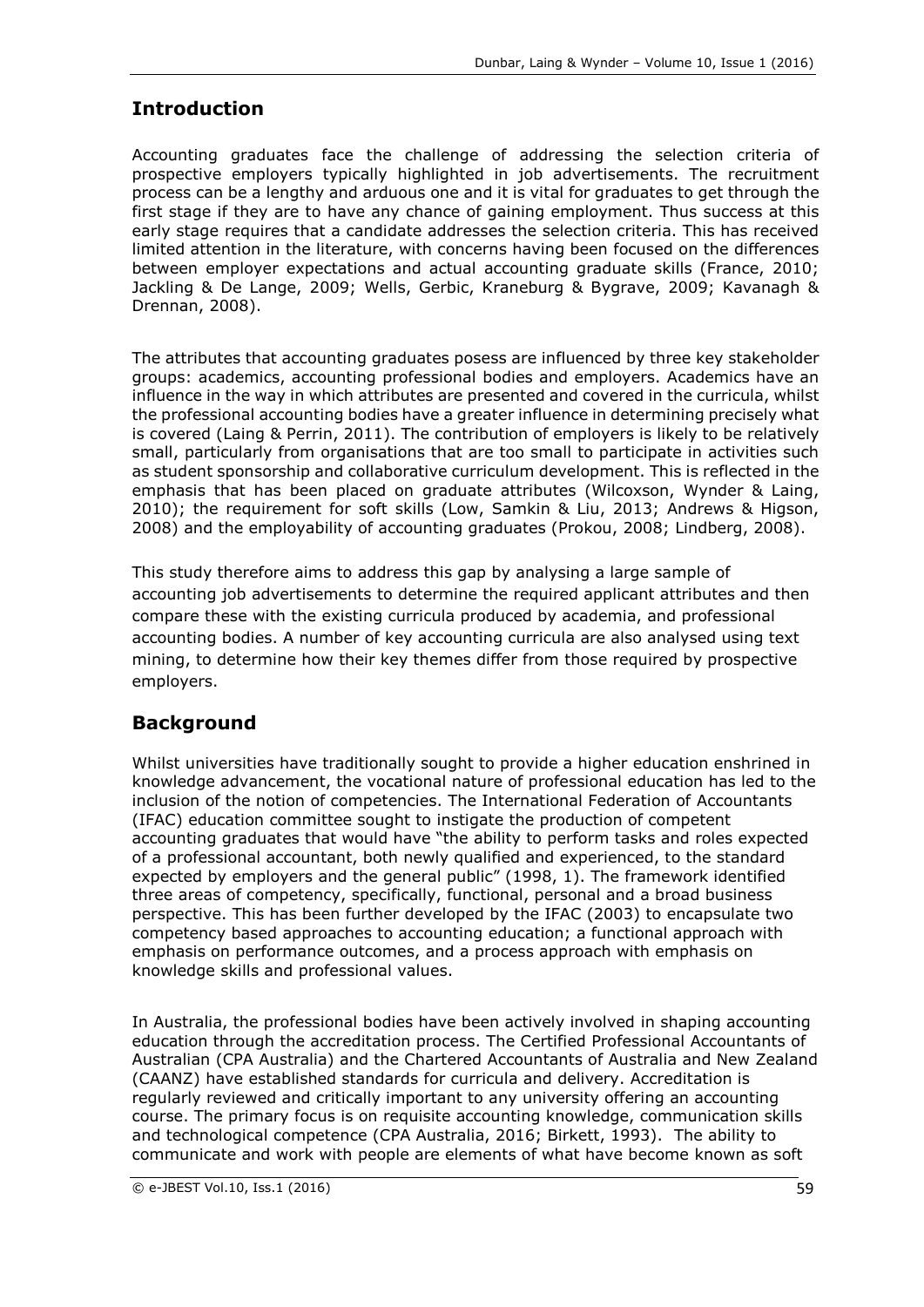skills and these are distinct from technical skills required to perform accounting tasks (Low, Samkin & Liu, 2013; Dixon, Belnap, Albrecht & Lee, 2010). The role of professional bodies in vocational training has a legitimate role in the higher education sector, such as a university, has a long standing tradition in many professions such as medicine, and law to name but a few. This view has been extended over the years to include teachers, dentists, veterinarians, accountants, managers, and more recently financial planners. The joint purpose of the professional bodies and the education sector is to provide graduates that are ready to enter the workforce.

The competitive nature of the work force and in more recent times the higher education sector, has placed a greater emphasis on graduate employability. In Europe for example, the issue of employability can be found as a central theme with in the Bologna Declaration (1999). While in the Australian context every university is subject to the Australian Qualifications Framework (AQF) which specifies the standards for educational qualifications in Australia. The Tertiary Education Quality and Standards Agency (TEQSA) has oversight to ensure standards are maintained through the Higher Education Standards Framework 2015. Graduate outcomes also receive nongovernment scrutiny in the form of the Australian Graduate Survey (AGS) which is the national census of newly qualified higher education graduates and has been conducted annually since 1972 by Graduate Careers Australia (GCA). The AGS is a survey of new graduates from all Australian universities and focuses on specific aspects such as:

- *"Graduate Destination Survey (GDS) collects information regarding graduates' employment and salary outcomes, continuing study and labour market status, job search behaviour, previous education history and other key respondent characteristics.*
- *Course Experience Questionnaire (CEQ) probes key elements of the higher education experience relevant to coursework graduates, focusing largely on their perceptions of course quality, their self-rated skill levels, and their overall satisfaction with their course."*

Source: Graduate Careers Australia (GCA) <http://www.graduatecareers.com.au/research/surveys/australiangraduatesurvey/>

The specific requirements for accreditation by the professional bodies and the AQF reflect a presumption that both soft and technical skills are important to employers. employability.

### **CPA Australia and Chartered Accountants Australia and New Zealand**

Under Section 3 of the joint accreditation document the main focus is placed upon the following:

- **Intellectual skills** enable a professional accountant to solve problems, make decisions and exercise good judgment in complex organisational situations.
- **Technical and functional skills** consist of general skills as well as skills specific to accountancy.
- **Personal skills** relate to the attitudes and behaviour of professional accountants. Developing these skills helps individual learning and personal improvement.
- **Organisational and business management skills** have become increasingly important to professional accountants.
- **Interpersonal and communication skills** enable a professional accountant to work with others for the common good of the organisation, receive and transmit information, form reasoned judgments and make decisions effectively.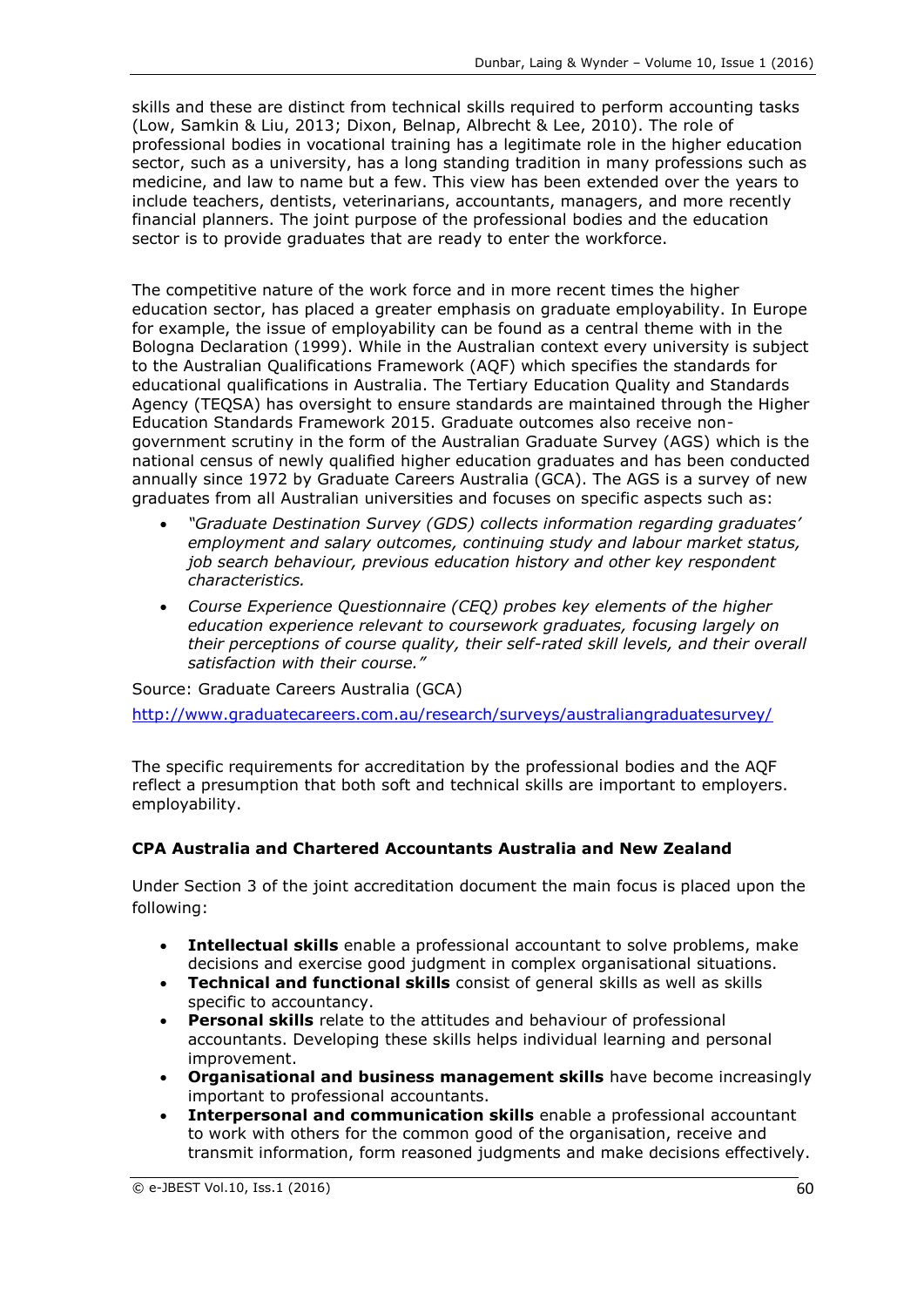### **Australian Learning and Teaching Council (2010):**

The Learning and Teaching Academic Standards Project: Accounting Academic Standards Statement (PDF), page 10. Where in the following are espoused as virtues of accounting graduates at the Bachelor level:

- **Judgement:** Exercise judgement under supervision to solve routine accounting problems in straightforward contexts using social, ethical, economic, regulatory and global perspectives
- **Knowledge:** Integrate theoretical and technical accounting knowledge which includes a selection of auditing and assurance, finance, economics, quantitative methods, information systems, commercial law, corporation law and taxation law
- **Application skills:** Critically apply theoretical and technical accounting knowledge and skills to solve routine accounting problems
- **Communication and teamwork:** Justify and communicate accounting advice and ideas in straightforward collaborative contexts involving both accountants and non-accountants
- **Self-management:** Reflect on performance feedback to identify and action learning opportunities and self-improvements

#### **Australian Qualifications Framework:**

Under the AQF 2<sup>nd</sup> edition 2013 reference is made to Generic Learning Outcomes (also known as Graduate Attributes) and four broad categories are identified as:

- **Fundamental skills**, such as literacy and numeracy appropriate to the level and qualification type
- **People skills**, such as working with others and communication skills
- **Thinking skills**, such as learning to learn, decision making and problem solving
- **Personal skills**, such as self direction and acting with integrity.

From the skill sets identified by the main bodies concerned with higher education in general, and accounting education in particular, the most identified soft skills have been categorised and defined (Ahmed, Capretz & Campbell, 2012, 45) in terms of:

- *"Communication skills – the ability to convey information so that it is well received and understood;*
- *Interpersonal skills – the ability to deal with other people through social communication and interactions under favourable and inauspicious conditions;*
- *Analytical and problem-solving skills – the ability to understand, articulate, and solve complex problems and make sensible decisions based on available information;*
- *Team player – someone who can work effectively in a team environment and contribute toward the desired goal."*

Despite the establishment of these criteria by national bodies, there may be a gap between these criteria and the perceptions of the accounting profession. In a survey of high school teachers and counsellors Wells and Fieger (2006) surveyed high school teachers and counsellors and focused more on the concept of accounting as a profession than the actual attributes required of graduates however they concluded that the requisite skills needed of accounting graduates had to be better identified and communicated to the high school level. Empirical studies have also sought responses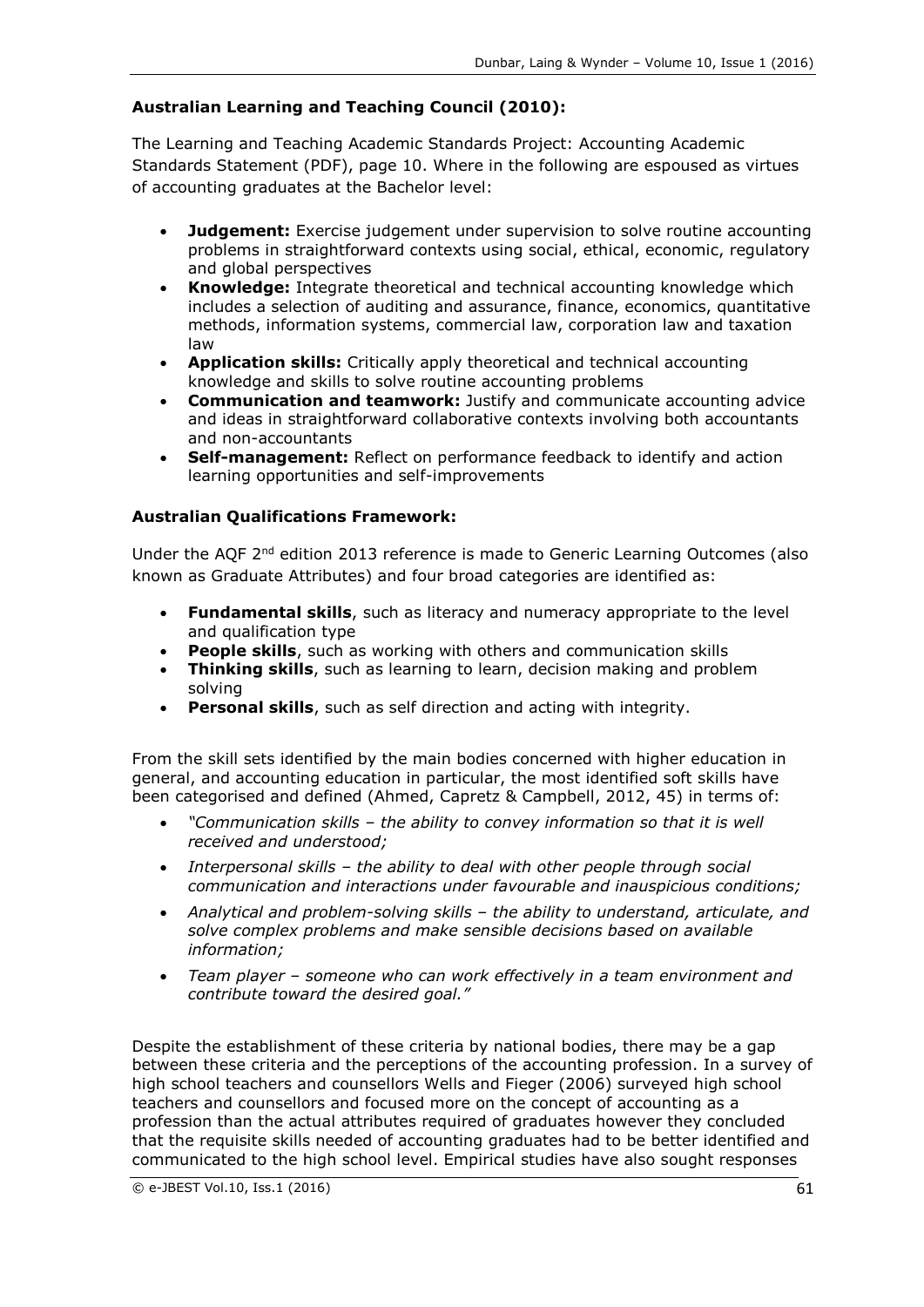from various constituents to determine the skills and capabilities required of graduate accountants. For example Carr, Chua and Perera (2006) surveyed graduates with professional experience and reported that the areas of coverage favoured by the respondents was for financial accounting followed by management accounting then taxation. In regards to attributes they found that the application of accounting techniques, communication, problem solving, critical thinking, application of computer technology, and time management were the highest skills rated. Hassall, Joyce, Montano and Anes (2003) and Gammie, Gammie and Cargil (2002) surveyed recruiters and employers and found a consistent emphasis on vocational skills and in general computer technology, communication, time management and the least concern was for problem solving. Whilst some prior research has sought the opinions of recruiters and employers, this study addresses a gap by providing a longitudinal analysis of the criteria used by employers in their recruitment process.

It is common in Australia for Universities to have in place a review process to evaluate each of their degree programs. This approach involves establishing a review committee comprising academics, both from within the home university and external, a representative from the professional bodies, and from the local community. The committee conducts interviews of current students, graduates, academic staff and employers. This research is important because, despite the accreditation and review processes designed to ensure the efficacy of accounting degree programs, research has shown (Jackling & De Lange, 2009; Wells, Gerbic, Kranenburg & Bygrave, 2009) that a gap exists between the skills of accounting graduates and the expectations of employers.

## **Method**

The data for this study was derived from the employment section of the Saturday Courier Mail newspaper in Queensland Australia. This data was collected for accounting positions (job advertisements) over a four year period from 2006 to 2009. This resulted in a total of 1,594 accounting employment advertisements being included in the database. This sample, with its focus on employment opportunities in Queensland, provides a good mix of capital city and regional employers. The data was input into an access database and excel spreadsheet for the purpose of conducting analysis. This is not a study of the size of the job market for accountants but rather an investigation of the skills and competencies specified in advertisements aimed at accountants and in particular accounting graduates.

The approach used in this study involves a content analysis of the skills required in job advertisements pertaining to accounting positions. Content analysis is a technique more commonly employed in social science and can be traced back to studies undertaken by Waples, Berelson and Bradshaw (1940) (see Hopkins and King (2010) for a discussion on this being possibly the earliest use of the term content analysis). Basically, the technique involves coding and establishing categories for analysis. The requirements of the job being advertised were captured by identifying the specified details which were then coded zero or one according to their presence or absence in the job advertisement.

In the process of preparing and entering the data five key categories were identified, job category, sector, experience required, duties, and skills. The job category distinguished between the different types of accounting roles and provides a more detailed insight into the requirements in terms of the experience duties and skills. The sector is a further moderating variable in determining the relevance of the requirements. The specific list for the job categories is provided in Table 1.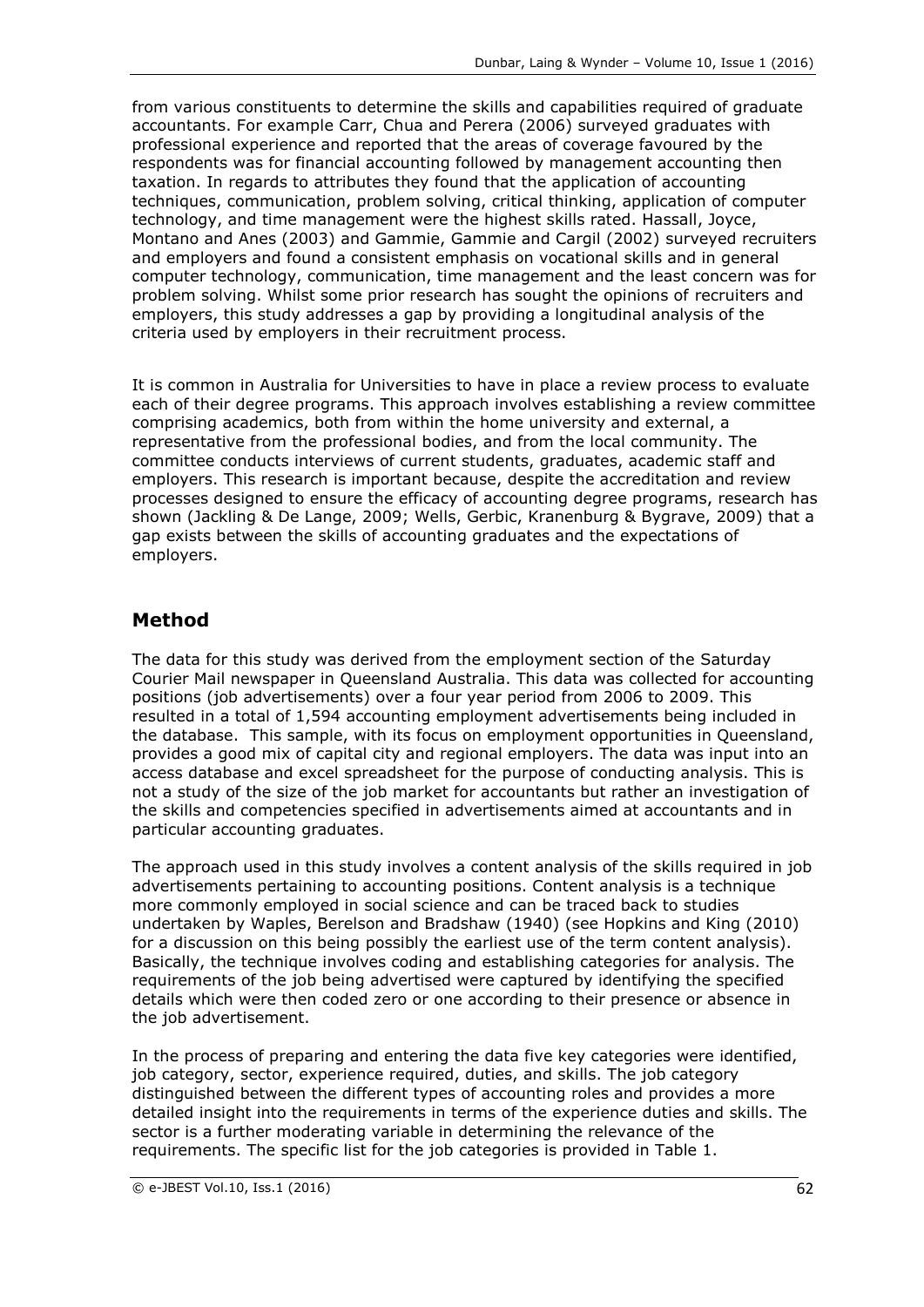#### **Table 1.** *Job Categories*

| Code            | Category                                          | 2006-07 | 2008-09 |
|-----------------|---------------------------------------------------|---------|---------|
| C1              | Financial Controller / Financial Services Manager | 81      | 117     |
| C <sub>2</sub>  | <b>Financial Accountant</b>                       | 148     | 142     |
| C <sub>3</sub>  | Management Accountant                             | 70      | 87      |
| C <sub>4</sub>  | Tax Accountant                                    | 27      | 58      |
| C <sub>5</sub>  | Auditor                                           | 5       | 23      |
| C <sub>6</sub>  | <b>Financial Analyst</b>                          | 17      | 22      |
| C7              | Company Accountant                                | 16      | 19      |
| C <sub>8</sub>  | Graduate Accountant                               | 28      | 30      |
| C <sub>9</sub>  | <b>Recruitment Practice</b>                       |         | 6       |
| C10             | Bookkeeper                                        | 101     | 265     |
| C11             | Assistant Accountant                              | 35      | 50      |
| C12             | Forensic Accountant                               | 4       | 6       |
| C13             | Project Accountant                                | 3       | 10      |
| C <sub>14</sub> | Senior Accountant                                 | 24      | 46      |
| C15             | Systems Accountant                                | 4       | 5       |
| C16             | Internal auditor                                  | 21      | 23      |
|                 | Total                                             | 585     | 909     |

The grouping was undertaken manually by examining a sample of the source data from which the concepts were drawn, to determine the likely meaning of the concept. The process started by identifying some key terms that were expected. When something came up that was unexpected another category would then be created. Although variation in source data was expected, if this was sufficiently high to make identification of the most appropriate group difficult then the concept was placed in the miscellaneous group.

The job advertisements were for accounting positions in a variety of sectors as identified in the Appendix. These advertisements also came from government departments, large multi nationals as well as individual accounting firms and general business organisations.

# **Analysis Stage 1 – All Accounting Positions**

The overall ranking of the most frequently occurring skills required within the employment data for the 2006 to 2007 period are presented in the Table 2. The most highly ranked skill was 'communication', which ranked as number 1 having occurred in 18.97% of all the advertisements. Ranked at number 2 was the skill to use the Microsoft spreadsheet 'Excel', and this was the most highly requested computer skill, occurring in 16.92% of all the advertisements. Ranked equal third are the skills 'proactive' and 'interpersonal'. Other skills which make up the top ten are 'analytical', 'MYOB', 'technical', 'leadership', 'teamwork', 'people management'.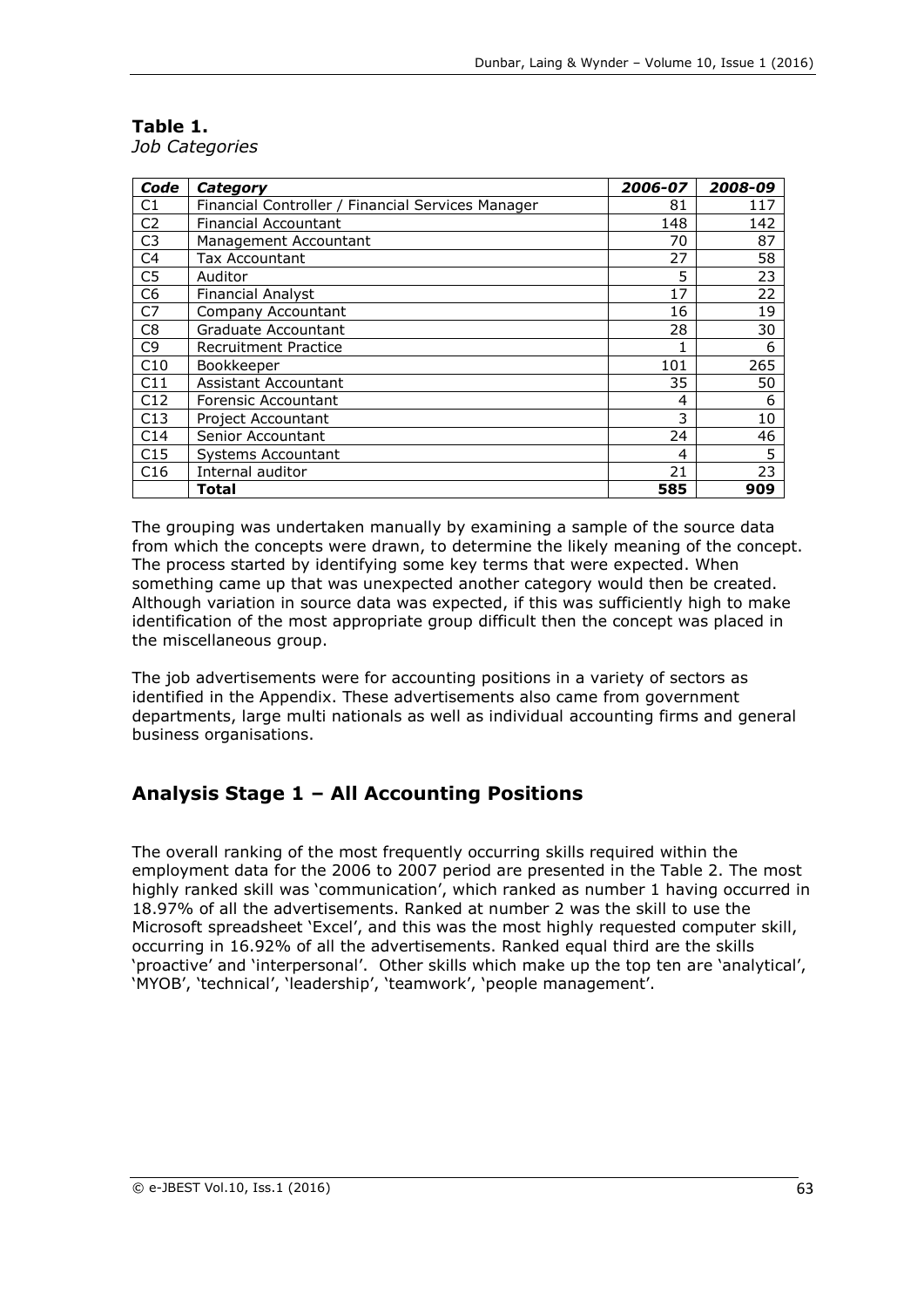|                     | #            | % of Skills | % of Adds | Rank           |
|---------------------|--------------|-------------|-----------|----------------|
| Communication       | 111          | 12.89%      | 18.97%    | 1              |
| Excel               | 99           | 11.50%      | 16.92%    | $\overline{2}$ |
| Proactive           | 74           | 8.59%       | 12.65%    | 3              |
| Interpersonal       | 74           | 8.59%       | 12.65%    | 3              |
| Analytical          | 68           | 7.90%       | 11.62%    | 5              |
| <b>MYOB</b>         | 64           | 7.43%       | 10.94%    | 6              |
| Technical           | 61           | 7.08%       | 10.43%    | 7              |
| Leadership          | 58           | 6.74%       | 9.91%     | 8              |
| Team work           | 50           | 5.81%       | 8.55%     | 9              |
| People management   | 45           | 5.23%       | 7.69%     | 10             |
| Strategic thinker   | 27           | 3.14%       | 4.62%     | 11             |
| Time management     | 22           | 2.56%       | 3.76%     | 12             |
| BAS/GST             | 22           | 2.56%       | 3.76%     | 12             |
| Problem solving     | 21           | 2.44%       | 3.59%     | 14             |
| Quickbooks          | 20           | 2.32%       | 3.42%     | 15             |
| Bookkeeping         | 17           | 1.97%       | 2.91%     | 16             |
| Bank reconciliation | 12           | 1.39%       | 2.05%     | 17             |
| <b>SAP</b>          | 8            | 0.93%       | 1.37%     | 18             |
| Software Other      | 7            | 0.81%       | 1.20%     | 19             |
| Solution 6 software | $\mathbf{1}$ | 0.12%       | 0.17%     | 20             |

#### **Table 2.** *Skills Required in Advertisements 2006 - 2007*

The overall ranking of the most frequently occurring skills required within the employment data for the 2008 to 2009 period are presented in the Table 3. The most highly ranked skill was again 'communication', which ranked as number 1 having occurred in 31.08% of all the advertisements. Ranked at number 2 was the skill to do with the use of the computerised accounting package 'MYOB', occurring in 16.68% of all the advertisements, then in third place this time was the Microsoft spreadsheet 'Excel', occurring in 13.60% of all the advertisements. Other skills which make up the top ten are 'software other', 'Bank reconciliation', 'team work', 'proactive', 'BAS/GST', 'interpersonal', and 'leadership'.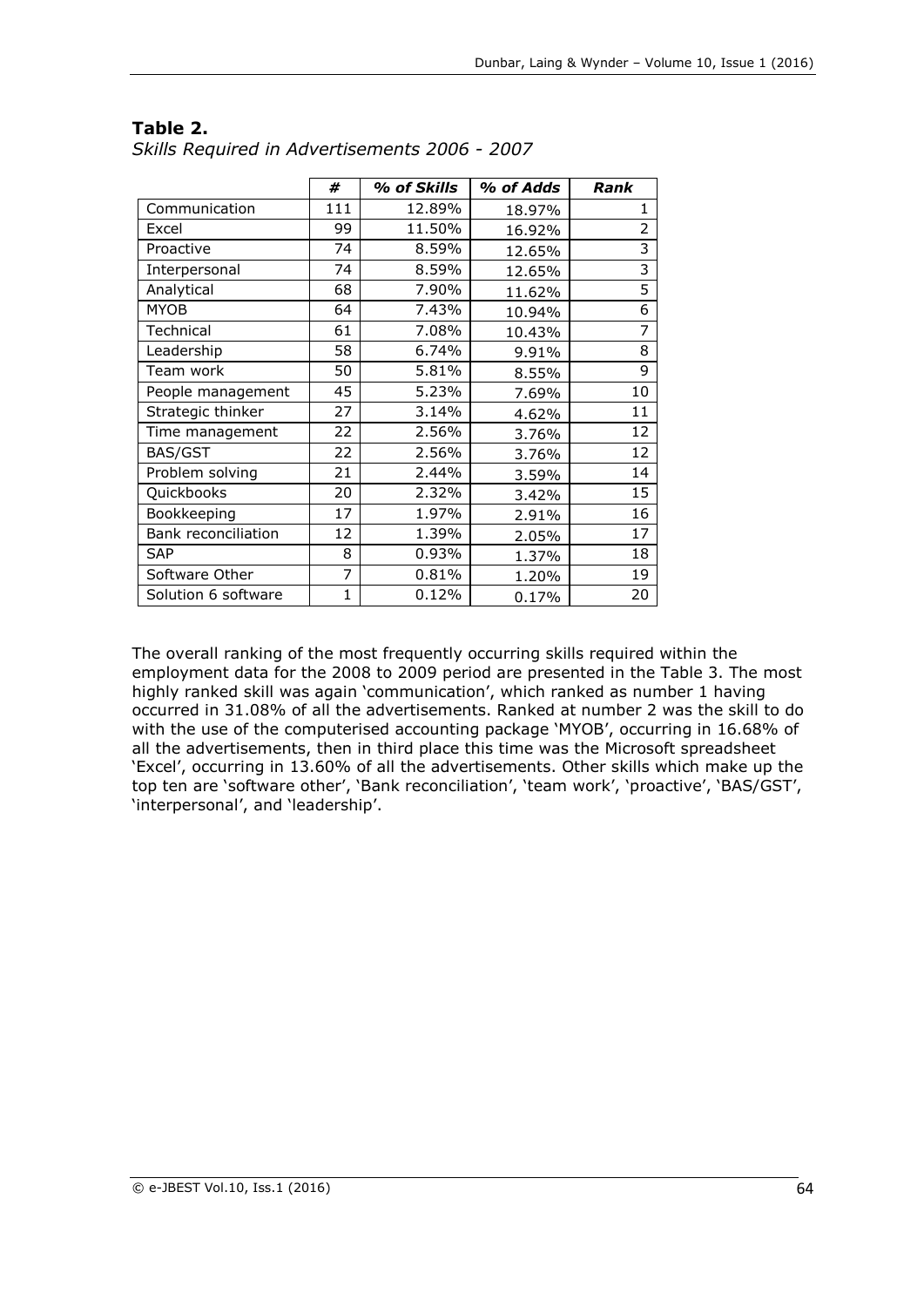|                     | #   | % of Skills | % of Adds | Rank           |
|---------------------|-----|-------------|-----------|----------------|
| Communication       | 313 | 20.23%      | 31.08%    | 1              |
| <b>MYOB</b>         | 168 | 10.86%      | 16.68%    | $\overline{2}$ |
| Excel               | 137 | 8.86%       | 13.60%    | 3              |
| Software Other      | 126 | 8.14%       | 12.51%    | 4              |
| Bank reconciliation | 88  | 5.69%       | 8.74%     | 5              |
| Team work           | 85  | 5.49%       | 8.44%     | 6              |
| Proactive           | 83  | 5.37%       | 8.24%     | $\overline{7}$ |
| BAS/GST             | 74  | 4.78%       | 7.35%     | 8              |
| Interpersonal       | 72  | 4.65%       | 7.15%     | 9              |
| Leadership          | 66  | 4.27%       | 6.55%     | 10             |
| People management   | 62  | 4.01%       | 6.16%     | 11             |
| Analytical          | 55  | 3.56%       | 5.45%     | 12             |
| Quickbooks          | 43  | 2.78%       | 4.27%     | 13             |
| Problem solving     | 34  | 2.20%       | 3.38%     | 14             |
| Time management     | 33  | 2.13%       | 3.28%     | 15             |
| Bookkeeping         | 31  | 2.00%       | 3.08%     | 16             |
| Strategic thinker   | 30  | 1.94%       | 2.98%     | 17             |
| Technical           | 25  | 1.62%       | 2.48%     | 18             |
| <b>SAP</b>          | 18  | 1.16%       | 1.79%     | 19             |
| Solution 6 software | 4   | 0.26%       | 0.40%     | 20             |

#### **Table 3.**

*Skills Required in Advertisements 2008 - 2009*

In the next stage of analysis the skill requirements are contrasted against skill sets emanating from the AQF, ALTC and the CPA/CAANZ lists.

### **Table 4.**

*Comparison of Skills Required against Espoused Skills 2006 - 2007*

|                     | Rank           | <b>AQF</b>  | <b>ALTC</b>     | CPA/CAANZ      |
|---------------------|----------------|-------------|-----------------|----------------|
| Communication       | 1              | People      | Communication   | Communication  |
| Excel               | $\overline{2}$ | Fundamental | Knowledge       | Technical      |
| Proactive           | 3              | Personal    | Self-management | Personal       |
| Interpersonal       | 3              | People      | Communication   | Interpersonal  |
| Analytical          | 5              | Thinking    | Judgement       | Intellectual   |
| <b>MYOB</b>         | 6              | Fundamental | Knowledge       | Technical      |
| Technical           | 7              | Fundamental | Knowledge       | Technical      |
| Leadership          | 8              | People      | Teamwork        | Organisational |
| Team work           | 9              | People      | Teamwork        | Organisational |
| People management   | 10             | People      | Teamwork        | Organisational |
| Strategic thinker   | 11             | Thinking    | Knowledge       | Organisational |
| Time management     | 12             | Fundamental | Self-management | Personal       |
| BAS/GST             | 12             | Fundamental | Application     | Technical      |
| Problem solving     | 14             | Thinking    | Judgement       | Technical      |
| Quickbooks          | 15             | Fundamental | Knowledge       | Technical      |
| Bookkeeping         | 16             | Fundamental | Application     | Technical      |
| Bank reconciliation | 17             | Fundamental | Application     | Technical      |
| <b>SAP</b>          | 18             | Fundamental | Application     | Technical      |
| Software Other      | 19             | Fundamental | Application     | Technical      |
| Solution 6 software | 20             | Fundamental | Application     | Technical      |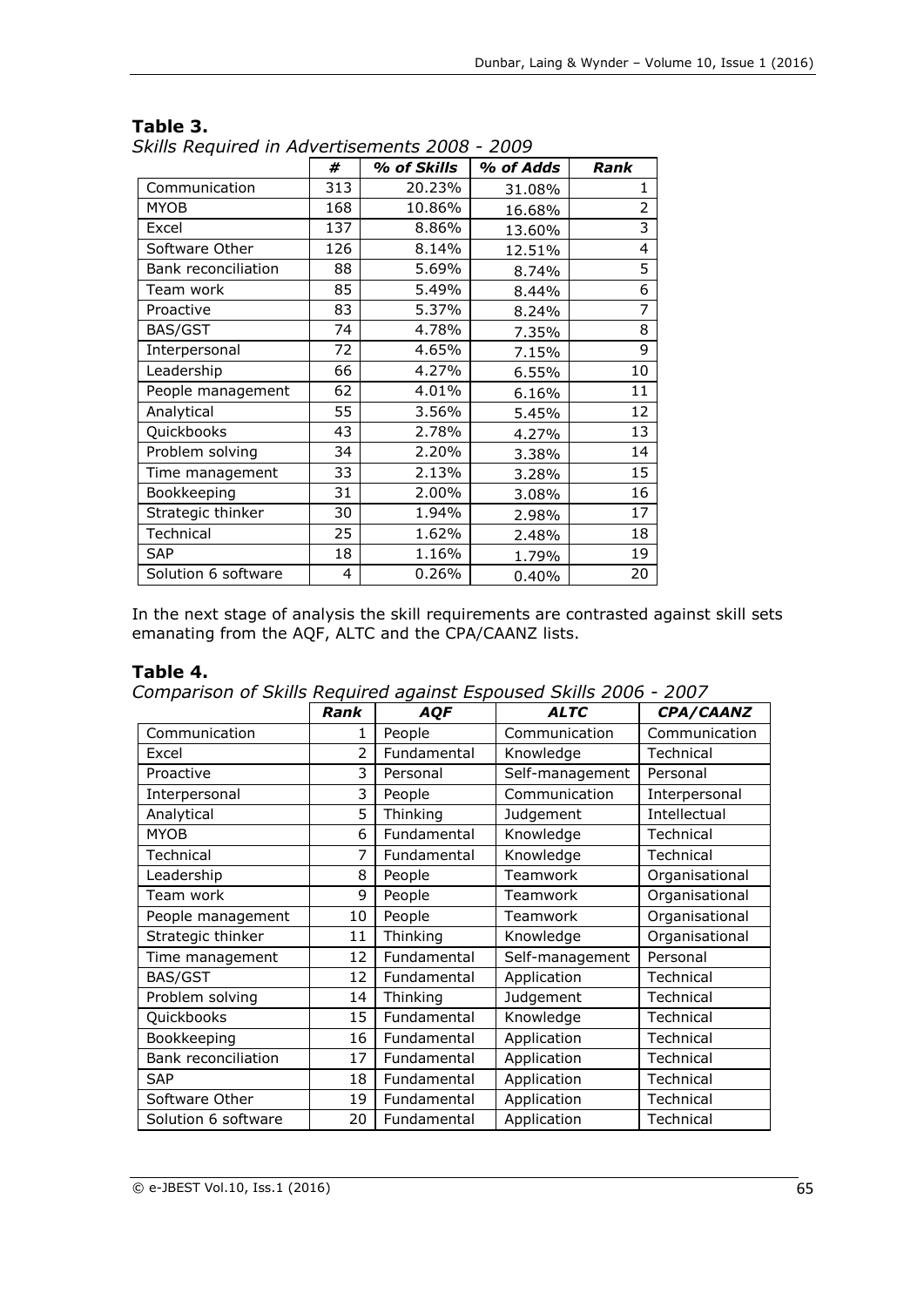|                     | <b>Rank</b>    | AQF         | <b>ALTC</b>     | CPA/CAANZ      |
|---------------------|----------------|-------------|-----------------|----------------|
| Communication       | 1              | People      | Communication   | Communication  |
| <b>MYOB</b>         | $\overline{2}$ | Fundamental | Knowledge       | Technical      |
| Excel               | 3              | Fundamental | Knowledge       | Technical      |
| Software Other      | 4              | Fundamental | Application     | Technical      |
| Bank reconciliation | 5              | Fundamental | Application     | Technical      |
| Team work           | 6              | People      | Teamwork        | Organisational |
| Proactive           | 7              | Personal    | Self-management | Personal       |
| BAS/GST             | 8              | Fundamental | Application     | Technical      |
| Interpersonal       | 9              | People      | Communication   | Interpersonal  |
| Leadership          | 10             | People      | Teamwork        | Organisational |
| People management   | 11             | People      | Teamwork        | Organisational |
| Analytical          | 12             | Thinking    | Judgement       | Intellectual   |
| Quickbooks          | 13             | Fundamental | Knowledge       | Technical      |
| Problem solving     | 14             | Thinking    | Judgement       | Technical      |
| Time management     | 15             | Fundamental | Self-management | Personal       |
| Bookkeeping         | 16             | Fundamental | Application     | Technical      |
| Strategic thinker   | 17             | Thinking    | Knowledge       | Organisational |
| Technical           | 18             | Fundamental | Knowledge       | Technical      |
| <b>SAP</b>          | 19             | Fundamental | Application     | Technical      |
| Solution 6 software | 20             | Fundamental | Application     | Technical      |

## **Table 5.**

*Comparison of Skills Required against Espoused Skills 2008 – 2009*

For the most part, the required computer software skills were the commonly used software: 'Excel', 'MYOB', 'Quickbooks', and 'SAP'. It should be noted that at this point in time the 'cloud' had not been developed and subsequently online software such as 'Xero' had not been introduced.

## **Table 6.**

*Required Experience 2006 - 2009*

|                          | 2006-07         | 2008-09    |
|--------------------------|-----------------|------------|
| No Experience Required   | $(0.68\%)$<br>4 | 15 (1.82%) |
| Graduate                 | 32 (5.47%)      | 56 (6.81%) |
| Experience required      | 205             | 358        |
| Graduate + experience    | 60              | 29         |
| <b>CPA Qualitied</b>     | 6               | 12         |
| CA Qualified             | 8               | 11         |
| <b>CIMA</b>              | 3               | 0          |
| <b>MBA</b>               | 1               | 2          |
| Qualified Accountant     | 191             | 101        |
| Current Level Equivalent | 41              | 2          |
| Grad $+ 8$ Years         | 5               | O          |
| 5-10 Years               | 30              | 122        |
| 2-3 Years                | 29              | 114        |
| Total                    | 615             | 822        |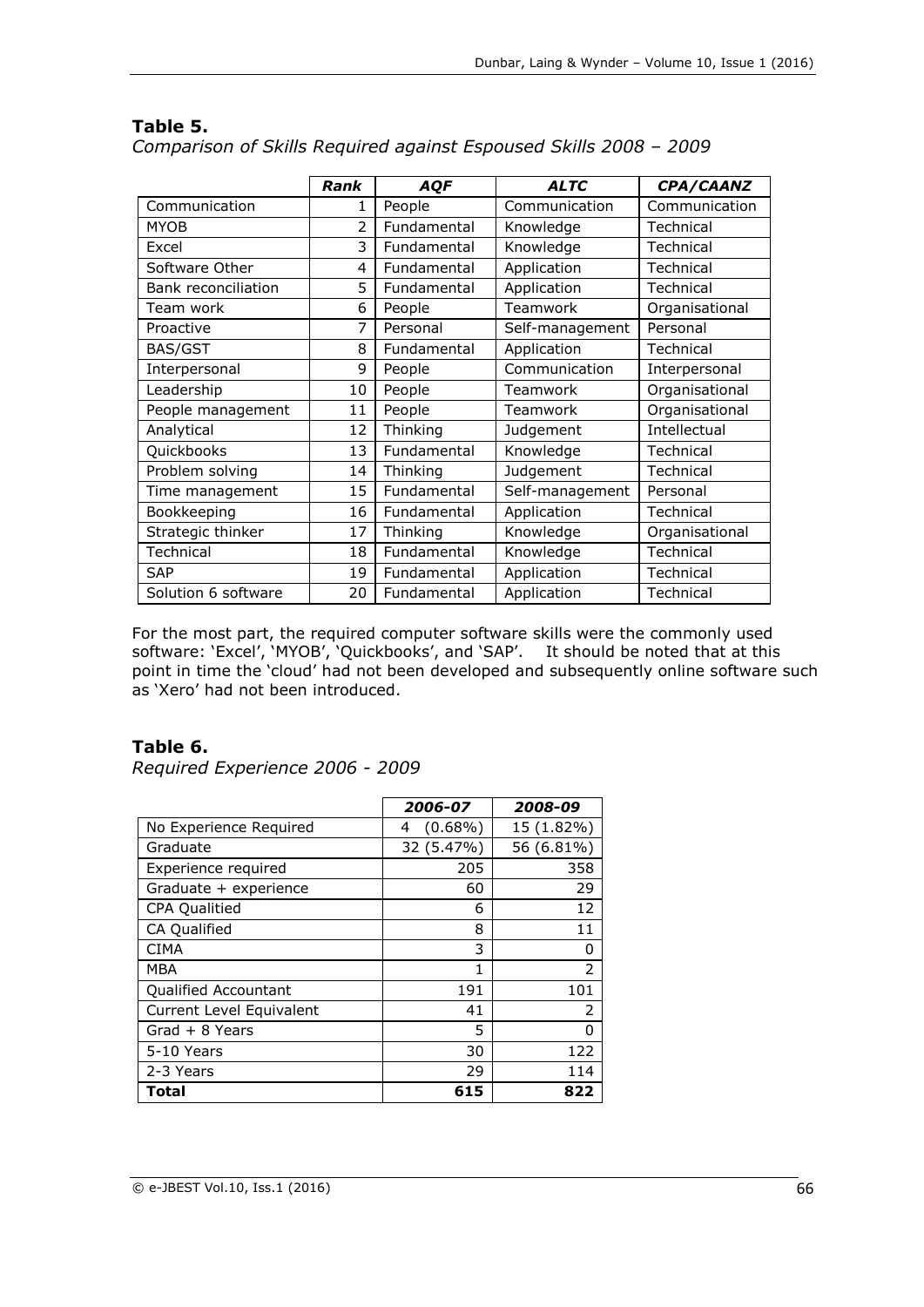# **Analysis Stage 2 – Graduate Positions Only**

The focus of this part of the study is on the skills and competencies required for accounting graduates. In Table 1 the category graduate accountant (code C8) was identified in the job advertisements, and the skills specifically identified are reported in Table 7. A most notable exclusion is the skill S8 relating to MYOB. No apparent reason could be found for this especially since Excel and Quickbooks were both mentioned in the advertisements. One possible explanation may be the inclusion of general software skills identified as S20.

### **Table 7.**

|  | Skills Required in Graduate Positions 2006 - 2009 |  |  |
|--|---------------------------------------------------|--|--|
|  |                                                   |  |  |

|                 |                 | 2006 - 2007   |                   |               |               | 2008 - 2009 |      |
|-----------------|-----------------|---------------|-------------------|---------------|---------------|-------------|------|
| Code            | <b>Skill</b>    | <b>Number</b> | <b>Percentage</b> | Rank          | <b>Number</b> | Percentage  | Rank |
| S1              | Communication   | 9             | 32.14%            |               | 11            | 37.93%      |      |
| S4              | Proactive       |               | 3.57%             | 4             | 3             | 10.34%      |      |
|                 | Time            |               |                   |               |               |             |      |
| S5              | management      |               | 3.57%             | 4             | 0             | $0.00\%$    |      |
| S7              | Excel           | 4             | 14.29%            | 3             | ว             | 6.90%       | 6    |
| S9              | Quickbooks      |               | 3.57%             | 4             | 0             | $0.00\%$    |      |
| S <sub>11</sub> | GST / BAS       | 0             | $0.00\%$          |               | 3             | 10.34%      | 5    |
| S <sub>12</sub> | Analytical      |               | 3.57%             | 4             |               | 3.45%       | ⇁    |
| S <sub>14</sub> | Interpersonal   | 5             | 17.86%            | $\mathcal{P}$ | 5             | 17.24%      | 4    |
| S <sub>16</sub> | Team work       | 5             | 17.86%            | $\mathcal{P}$ | 6             | 20.69%      | 3    |
| S <sub>17</sub> | <b>SAP</b>      | 0             | $0.00\%$          |               |               | 3.45%       | ⇁    |
| S <sub>18</sub> | Problem solving | 0             | $0.00\%$          |               |               | 3.45%       | ⇁    |
| S20             | Software other  | 0             | $0.00\%$          |               | 9             | 31.03%      | 2    |
|                 |                 |               |                   |               |               |             |      |

For the purposes of analysing this data two multivariate statistical techniques were used, specifically: ordinal multidimensional scaling (MDS) and Hierarchical cluster analysis (HCA). There were 57 graduate job advertisements (cases) and a possible 12 zero/one skills (variables) that were identified.

The implementation of the MDS technique requires establishing the measure of proximity between any two variables. Since this study deals with variables of zero/one the approach is to count the number of times they both occur as one simultaneously in a job advertisement. This method was advocated by Yin and Yasuda (2005) and is based on the principle that the number of times that two variables have the value one in an advertisement, the more similar (a measure of proximity) they are considered to be. Since 12 variables were identified for this particular part of the study the result is a table of 12 by 12 measures of proximity, and is then used for the SPSS PROXSCAL routine which is one of the MDS options.

The measure of proximity between any two points (variables) is derived from the coordinates of the points in accordance with Ward's measure of distance (Ward, 1963). This approach maximises the homogeneity within clusters, to the extent that cluster items are as similar as possible, and the heterogeneity between clusters such that the clusters are as different as possible. The projection of the variables on a two dimensional basis derived from the PROXSCAL routine is presented in Figure 1. In the next phase hierarchical cluster analysis (SPSS) was used to evaluate the distances between points. This method further assesses the results from the MDS and where two points are found to be closest to each other they are merged into a single point thus forming a cluster. The dendrogram produced by the hierarchical cluster analysis (Figure 2) shows the stage at which points merge. Branches that are shorter indicate the clusters are similar to each other conversely longer branches are deemed to be dissimilar.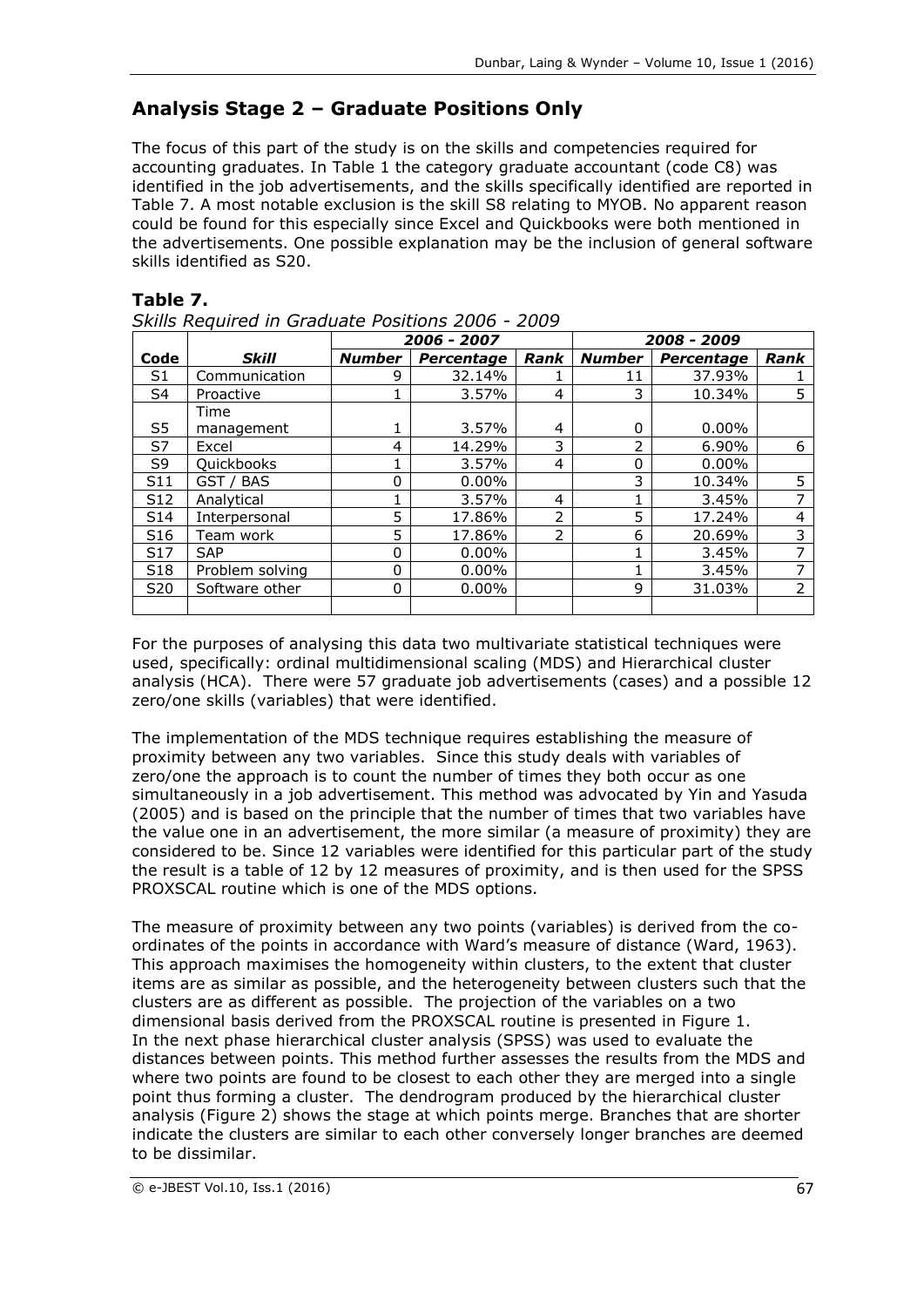### **Figure 1.**

*Multidimensional Scaling Configuration*



Cluster  $1$  – is a combination of  $(S1)$  communication,  $(S16)$  team work,  $(S14)$ interpersonal skills, and (S7) Excel skills.

This cluster suggests that the four skills were considered to be an important skill set by various employers. In deed this cluster is strongly emphasising the soft skills espoused by the AQF; ALTC; and CPA/CAANZ, summarised in Tables 4 and 5. With the exception the requirement for Excel skills which are more closely aligned to technical skills.

Cluster 2 – is a combination of (S4) proactive, (S5) time management, and (S9) Quickbooks skills; (S11) GST/BAS; (S12) analytical; (S17) SAP; (S18) problem solving.

This cluster also includes soft skills, which further supports the importance being emphasised by employers through the job advertisements. However, this needs to be tempered with the inclusion of the technical skills associated with the accounting software Quickbooks and the practical knowledge required to complete the Business Activity Statements in regards to Goods and Services Tax.

Cluster 3 – stands alone with just one skill being required (S20) software other skills. Whilst it seems in congruent to refer to this as a cluster it must be acknowledged that it stands apart from the other clusters. To that extent it is pertinent to computer usage in general.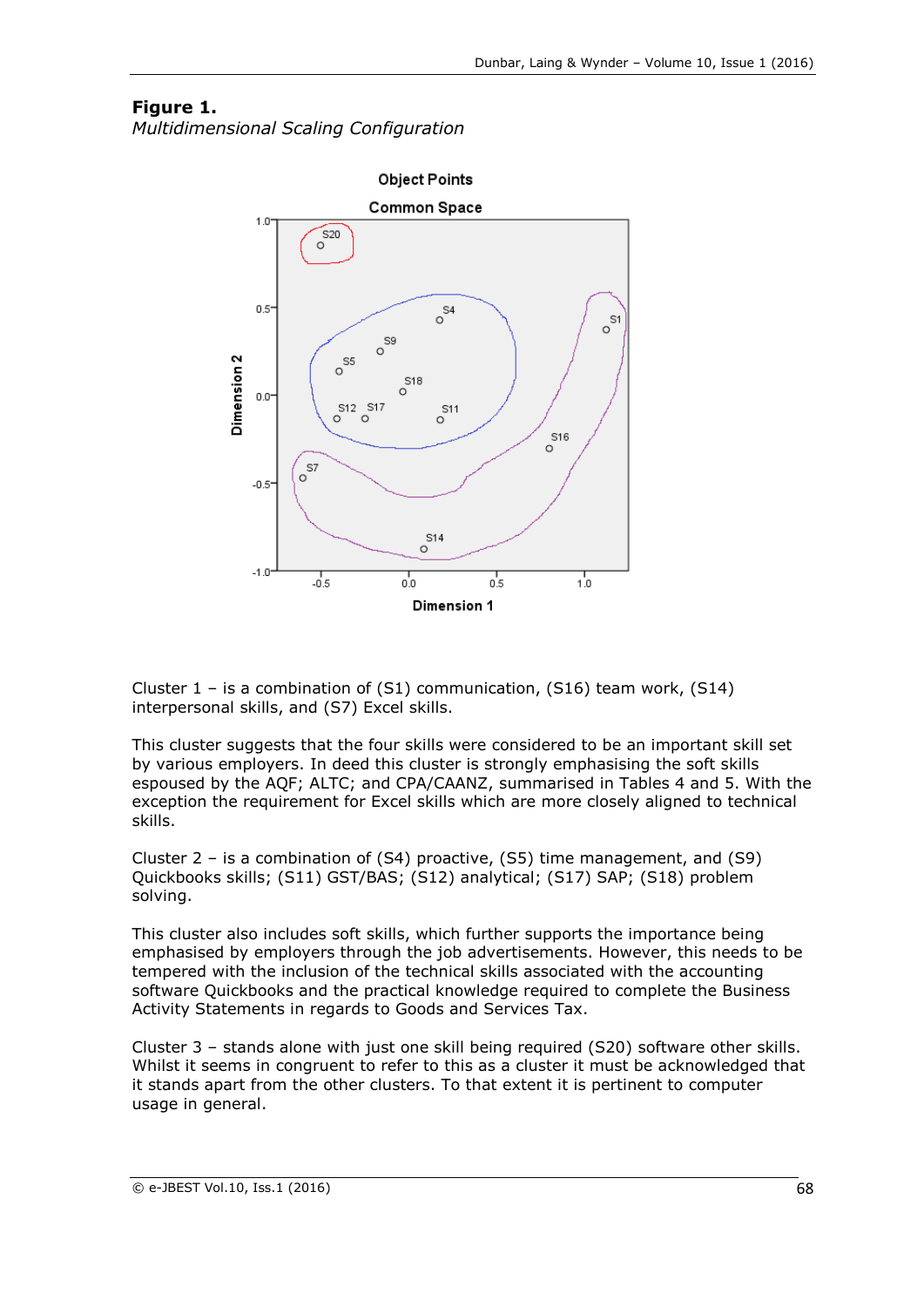### **Figure 2.** *Dendrogram using Ward's method*

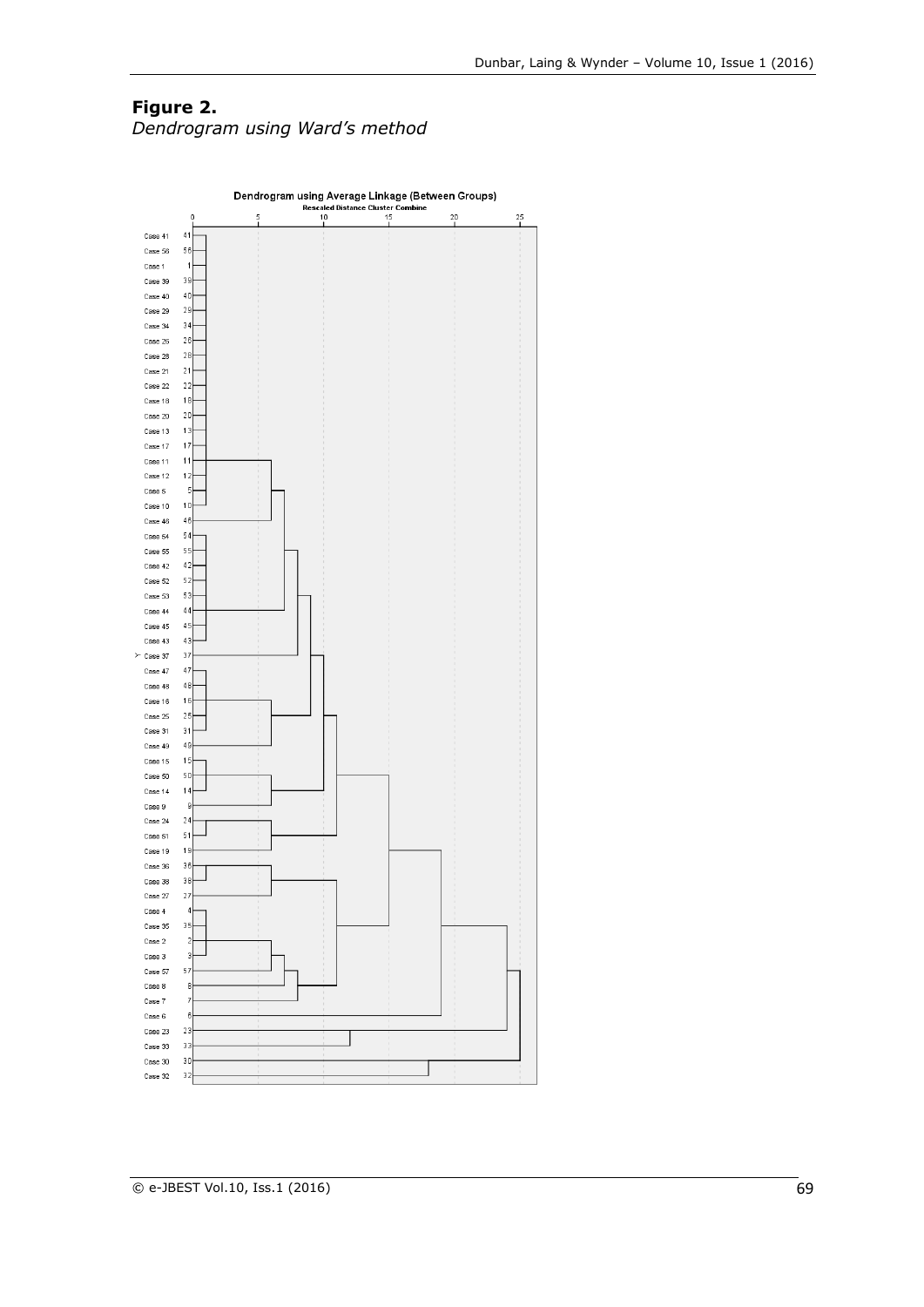# **Discussion**

Communication skill was the most frequently requested soft skill in the job advertisements, as indicated in Table 7. Closely followed by interpersonal and team skills, which is not surprising since effective communication is considered to be strongly correlated with the ability to establish good working relationships within a firm as well as with the clients.

The results indicate that employer's place a high emphasis on soft skills and that communication skills are favoured over the technical skills. Although computer knowledge and skills are sought after, these are present to a lesser extent. Analytical and problem solving skills appear to be marginally less prevalent. Theoretical skills were absent from the job advertisements over this period to the extent that it is either assumed graduates and applicants for other levels of accounting positions will have such knowledge or perhaps theoretical knowledge is not valued by employers.

The demand for experience related skills shows great variation across data sources, this is to be expected since experiential opportunities during education are limited, whilst theoretical foundations are crucial to ensure fundamental it may be assumed that understanding is achieved through the education process in which case transferable skills could be expected to be learned. One possible explanation for this anomaly might be that the accounting firms may well be adopting the view that experience is a better proxy for skill level.

# **Conclusion**

The study highlights that soft skills dominate technical skills as requirements by employers and although current curricula goes some way to meeting these requirements, this does suggest that future curriculum design may need to place greater emphasis on incorporating soft skills.

The assumption implicit in this study is that the content of the job advertisements is a valid representation of the skills and competencies required by employers. It is recognised that some advertisements are likely to be less accurate in their application than others with some variation in the length and detail provided. However, job advertisements are a widely used basis for analysis due to the information being publicly available and the large number providing a representative detail of the extent of knowledge, skills and competencies demanded by employers.

The study has a number of limitations. Firstly only job advertisements from one major capital city were used for analysis; however, the job advertisements in one major capital city can be considered as representative of the population especially where a large data set is available. Further, this approach includes large sized employers, who typically use their own corporate job advertisements. Secondly, the time period covered by this data set overlaps the global financial crisis, which occurred 2007 to 2008, and it may be beneficial for a future study to investigate any changes in skill requirements after 2009. Finally, employment advertisements are limited representations of the attributes or skills for the positions to which they relate, and may even only represent a small part of what is required to perform the actual jobs. However, they are the initial indicators of potential job applicants and to that extent they provide clear guidance of the required content of most positions and more importantly represent the first hurdle that must be cleared by graduates when seeking employment.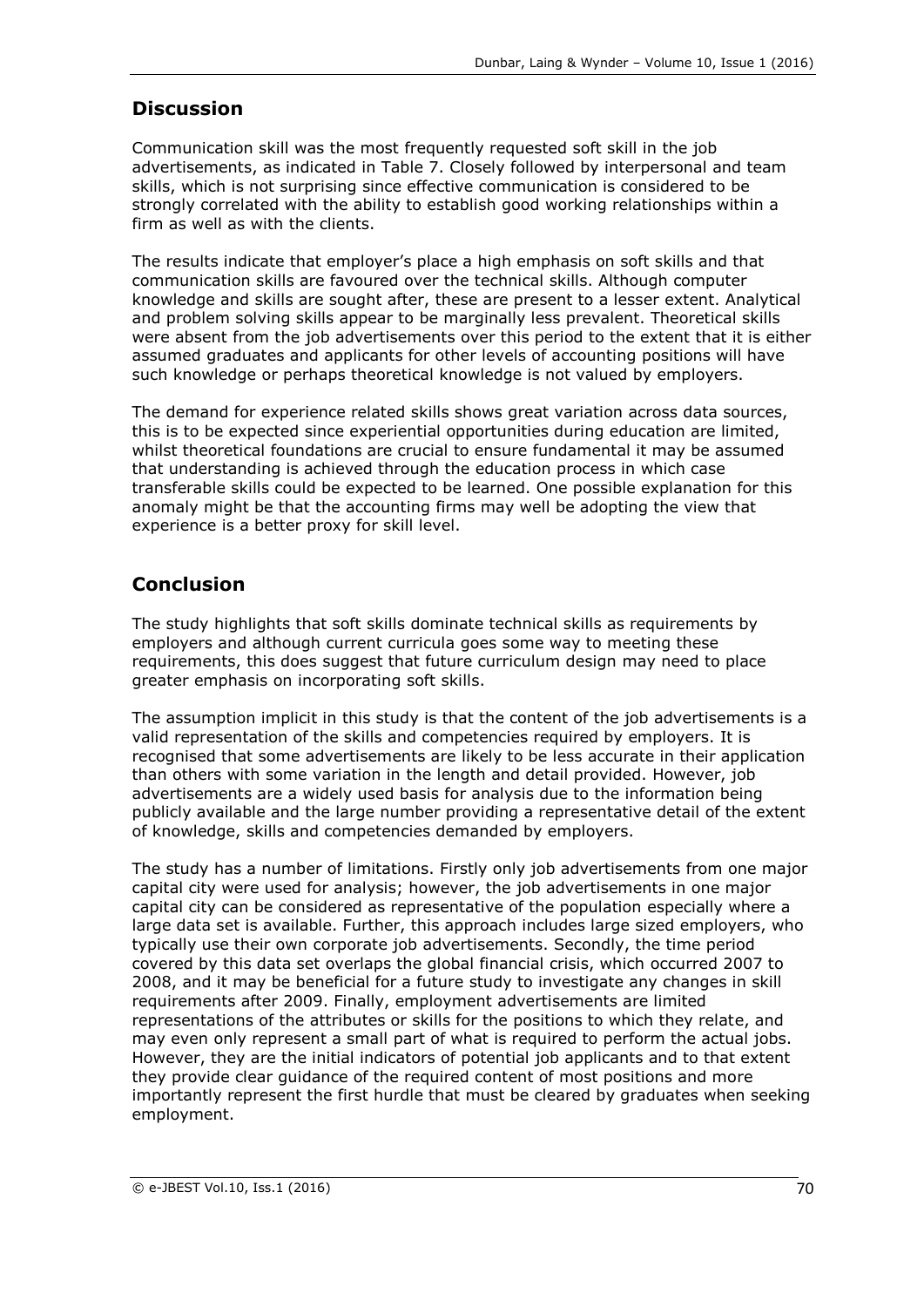#### **References**

- Birkett W.P. (1993), *Competency Based Standards for Professional Accountants in Australia and New Zealand*, the Institute of Chartered Accountants in Australia, Australian Society of CPA's, and the New Zealand Society of Accountants.
- CPA Australia. (2016)[.http://www.cpaaustralia.com.au/cpa-program/international-accreditation](http://www.cpaaustralia.com.au/cpa-program/international-accreditation-guidelines/section-3-professional-skills-competence-areas-and-learning-outcomes)[guidelines/section-3-professional-skills-competence-areas-and-learning-outcomes](http://www.cpaaustralia.com.au/cpa-program/international-accreditation-guidelines/section-3-professional-skills-competence-areas-and-learning-outcomes) (accessed April, 2016).
- Carr, S., Chua, F. & Perera, H. (2006). University accounting curricula: the perceptions of an alumni group, *Accounting Education: An International Journal*, 15(4), 359-376.
- De Lange, P. Jackling, B. & Gut, A. (2006). Accounting graduates' perceptions of skills emphasis in under-graduate courses: An investigation from two Victorian unversities, *Accounting and Finance*, 46(3), 365-386.
- Dixon, J., Belnap, C., Albrecht, C., & Lee, K. (2010). The importance of soft skills. *Corporate Finance Review*, 14(6), 35.
- France, A. (2010). Management Accounting Practices Reflected in Job Advertisements, *Journal of New Business Ideas & Trends*, 8(2), 41-57.
- Gammie, B., Gammie, E. & Cargill, E. (2002). Personal Skills development in the accounting curriculum, *Accounting Education: An International Journal*, 11(1), 63-78.
- Hassall, T., Joyce, J., Montano, J. & Anes, J. (2003). The vocational skills gap for management accountants: the stakeholders' perspectives, *Innovations in Education and Teaching International*, 40(1), 78-88.
- Hopkins, D. & King, G. (2010). A Method of Automated Nonparametric Content Analysis for Social Science, *American Journal of Political Science*, 54(1): 229-247.
- International Federation of Accountants (IFAC), (1998). Competence-Based Approaches to the Professional Preparation of Accountants, IFAC: New York.
- International Federation of Accountants (IFAC), (2003). Towards Competent Professional Accountants, IFAC: New York.
- Jackling, B. & De Lange, P. (2009). Do Accounting Graduates' Skills Meet the Expectations of Employers? A Matter of Convergence or Divergence, *Accounting Education*, 18(4-5), 369-385.
- Kavanagh, M., & Drennan, H. (2008). What skills and attributes does an accounting graduate need? Evidence from student perceptions and employers. *Accounting & Finance*, 48, 279 – 300.
- Laing, G. & Perrin, R. (2011). The Iron Cage of the Profession: A Critique on Closure in the Australian Accounting Profession, *Asian Social Science*, 7(6), 35-41.
- Low, M., Samkin, G. & Liu, C. (2013). Accounting Education and the Provision of Soft Skills: Implications of the recent NZICA CA Academic requirement changes, *e-Journal of Business Education & Scholarship of Teaching*, 7(1), 1-33.
- Russel, P. & Rao, T. (1940). On habitat and association of species of Anopheline larvae in South-Eastern Madras, *Journal of Malaria Institute India*, 3, 153-178.
- Waples, D., Berelson, B. & Bradshaw, F. (1940). *What Reading Does to People: A Summary of Evidence on the Social Effects of Reading and a Statement of Problems for Research*, University of Chicago Press: Chicago.
- Wells, P. & Fieger, P. (2006). High school teachers' perceptions of accounting: and international study, *Australian Journal of Accounting Education*, 12(1) 29-51.
- Wells, P., Gerbic, P., Kranenburg, I. & Bygrave, J. (2009). Professional Skills and Capablities of Accounting Graduates: The New Zealand Expectation Gap?, *Accounting Education*, 18(4- 5), 403-420.